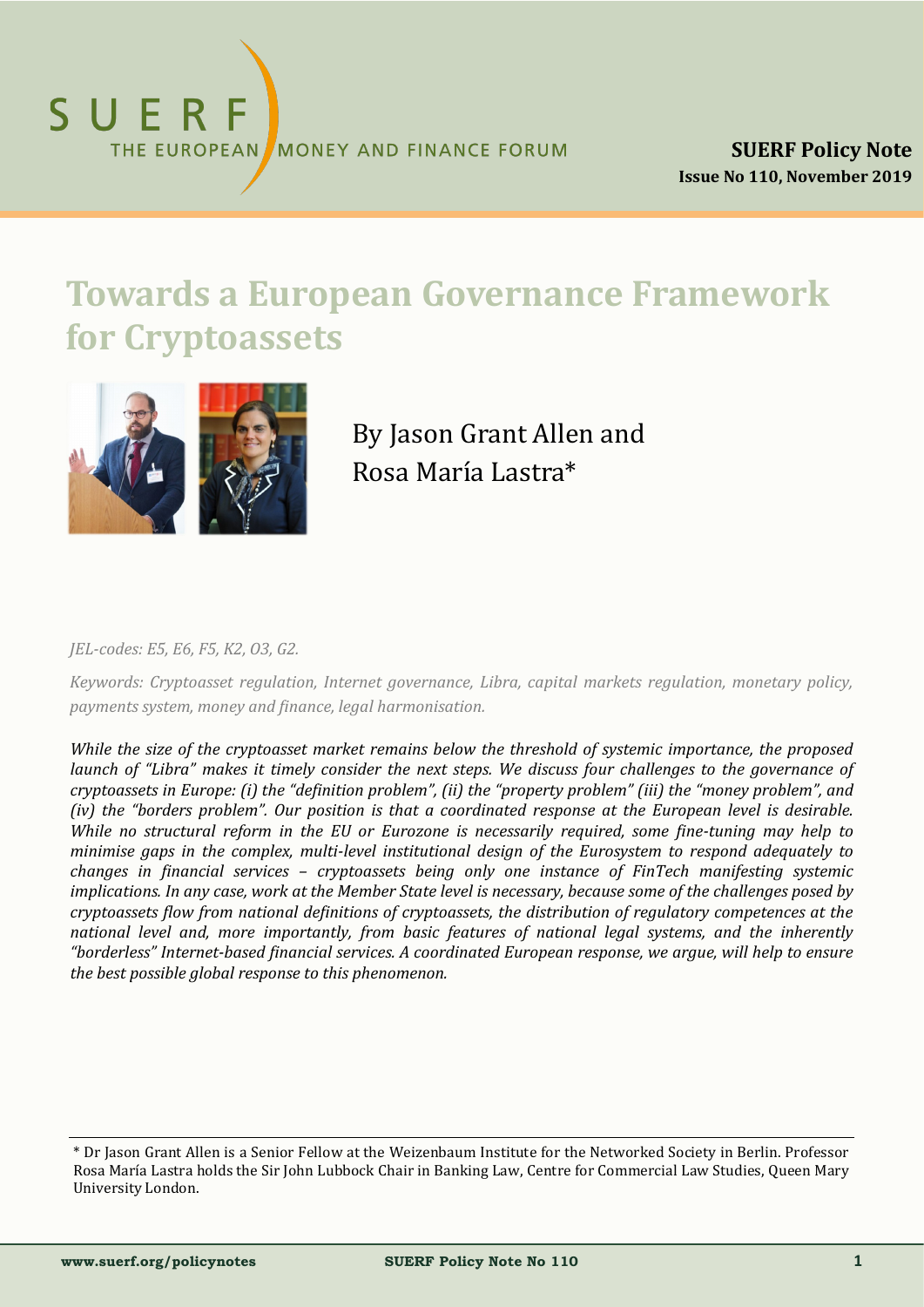# **1. Introduction**

This Policy Note explores recent developments and identifies some future challenges in the European law and regulation of cryptoassets. While the size of the cryptoasset market remains below the threshold of systemic importance, the proposed launch of "Libra", a cryptoasset-based payment system, by Facebook and its consortium makes it timely consider the next steps.<sup>1</sup>

In particular, we discuss four challenges to the "European" governance of cyptoassets: (i) the "definition problem" (i.e. defining what is meant by "cryptoassets" such that regulatory perimeters can be adjusted, if necessary, around them), (ii) the "property problem" (i.e. treatment of cryptoassets under national property law undermining *regulatory* harmonisation), (iii) the "money problem" (i.e. determining when a cryptoasset might acquire "money status" and thus impinge on the money creation and monetary policy role of central banks in the Eurosystem), and (iv) the "borders problem", (i.e. the inherent difficulties of governing transnational financial markets through national and supranational regulatory systems).

Our position is that a coordinated response at the European level is desirable. By "European", we mean a coherent approach across European jurisdictions, with emphasis on the Member States of the European Union ("EU") and in particular on the Eurosystem (the Member States of the Eurozone). Ideally, we would see a coordinated response at the *global level*, particularly in response to proposals of the scale of Libra. But Europe must play an important role in catalysing and guiding that response. While no structural reform is necessarily required, some finetuning may help to minimise gaps in the complex, multi-level institutional design of the Eurosystem to respond adequately to changes in financial services – cryptoassets being only one instance of new financial technology ("FinTech") manifesting systemic implications.<sup>2</sup> In any case, work at the Member State level is necessary, because some of the challenges posed by cryptoassets flow from national definitions of cryptoassets, the distribution of regulatory competences at the national level and, more importantly, from basic features of national legal systems. Perhaps Europe, which contains a number of legal systems which have been influential elsewhere, can pave the way for a more harmonised international treatment of cryptoassets at law, as well as in regulation.

Beyond the obvious imperative of preventing financial crime, the two most important policy considerations that should inform the legal and regulatory response to cryptoassets, in our view, are (i) consumer protection and (ii) systemic risk. However, there is also a third goal, which needs to be weighed against these two, namely (iii) the promotion of beneficial innovation in the use of technology in the financial markets. Consistently with the history and culture of the European project, the governance framework that is emerging will find a distinctly European balance between these goals, and we argue that clarity and commitment is essential for Europe to chart a "third way" through an increasingly polarised landscape in cyberspace.

## **2. The State of Play**

Since the launch of Bitcoin in 2009, cryptoassets have moved towards mainstream commerce and finance – and onto the policy radar. But they have moved in a punctuated, not linear fashion. Bitcoin had the expressed aim of providing an alternative to centralbank issued fiat currency.<sup>3</sup> The early days of the cryptoasset phenomenon were thus marked by a strong ideological commitment to the *money-like*  properties of cryptoassets. The "money question" perhaps receded in the wake of the "ICO Goldrush" of 2017, in which the capital-raising/investment function of actual "initial coin offerings" directed attention to cryptoassets *security-like* features.<sup>4</sup> Recent developments, including Libra, are directing

<sup>&</sup>lt;sup>1</sup>See https://libra.org/en-US/white-[paper/?noredirect=en](https://libra.org/en-US/white-paper/?noredirect=en-US)-US. The proposal also includes "Calibra", a newly formed Facebook subsidiary whose goal is to provide financial services that will let people access and participate in the Libra network.

<sup>2</sup>On the systemic implications of FinTech, see Saule T. Omarova, "New Tech v New Deal: Fintech as a Systemic Phenomenon" (2019) 36 *Yale Journal on Regulation* 735.

<sup>&</sup>lt;sup>3</sup> See Satoshi Nakamoto, "Bitcoin: A Peer-to-Peer Electronic Cash System" (2008), [https://bitcoin.org/bitcoin.pdf.](https://bitcoin.org/bitcoin.pdf)

<sup>&</sup>lt;sup>4</sup> See Dirk Zetzsche, Ross Buckley, Douglas Arner and Linuns Föhr, "The ICO Gold Rush: It's a Scam, It's a Bubble, It's a Super Challenge for Regulators" (2019) 63(2) *Harvard International Law Journal* (forthcoming), URL: [http://](http://dx.doi.org/10.2139/ssrn.3072298) [dx.doi.org/10.2139/ssrn.3072298.](http://dx.doi.org/10.2139/ssrn.3072298)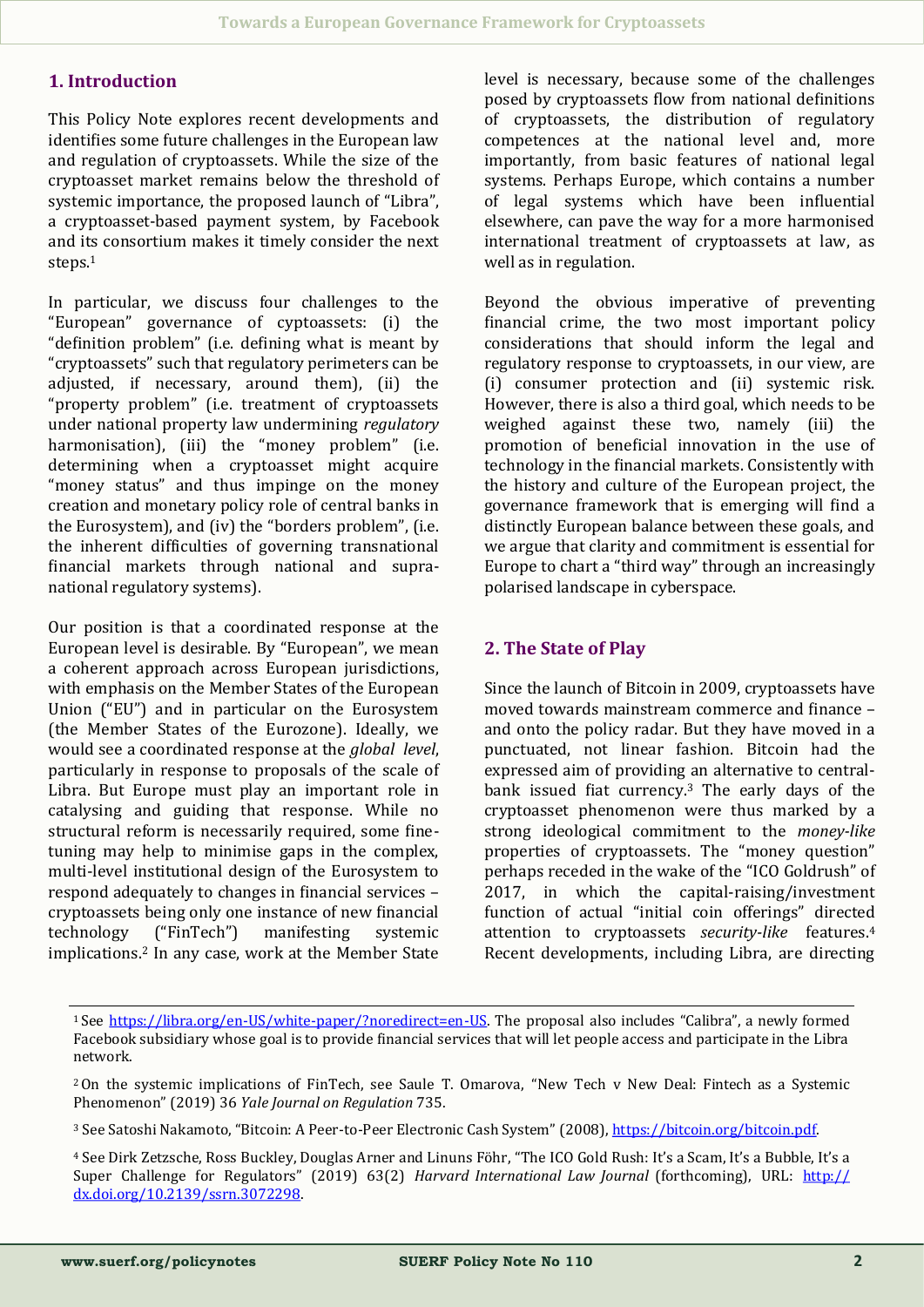our attention back to the monetary aspect, and may alter the speed of change.

The regulatory response to cryptoassets has tracked this course, sometimes focusing on one aspect of the new phenomenon and sometimes on another, sometimes critical and sometimes facultative, sometimes alarmist and sometimes dismissive. The bid for monetary status in the literature of the "crypto movement" was reflected in the regulatory responses it generated. Generally, we can observe that the official terminology has changed from "virtual currencies" in earlier official publications to other terms such as "cryptoassets" or "digital tokens" in later ones.<sup>5</sup>

A picture of the current regulatory landscape is given in a recent study by the Cambridge Centre for Alternative Finance ("CCAF").<sup>6</sup> Central banks were generally the first authorities to respond to the questions raised by cryptoassets,<sup>7</sup> followed by government departments and financial supervisory authorities. Within many of the jurisdictions studied, the regulatory perimeters of different authorities overlap, but there are also gaps where cryptoassets are under-regulated. Although securities, banking, and financial crime have received plenty of regulatory attention, unclear terminology and classification have compounded the inherent limitations of regulatory principles and jurisdictional arbitrage to challenge regulators' ability to define and enforce their regulatory perimeters. The first step in most jurisdictions has been to distinguish cryptoassets that count as "securities" from those that do not, and a taxonomy has emerged in several jurisdictions that distinguishes "security tokens" from "payment tokens" and "utility tokens". However, this approach has limitations, and the study advises a more basic, multi-dimensional approach that takes account of all the relevant technical and economic features of the given cryptoasset as a socio-technical system.

There are a number of blind-spots that demand attention going forward. Certain infrastructure providers (such as "miners", "developers", and "nodes") have neither been included within, nor exempted from, the emerging regulatory framework. Attention has been focussed on initial coin offerings ("ICOs") while other token distribution mechanisms such as "airdops" and "forks" have been neglected. Decentralised exchanges have gone largely under the radar while attention has been directed towards centralised and peer-to-peer exchanges. The problems raised by so-called "privacy coins" from a financial crime perspective have not been satisfactorily answered. The regulatory response to "stablecoins" (cryptoassets whose price is connected to an underlying asset or basket of assets including fiat currency or conventional securities) is still relatively unclear, not least because fiat-backed stablecoins would appear to fall under different regulations (being "e-money") to cryptoasset-backed or algorithmically-based stablecoins.<sup>8</sup> As the cryptoasset market develops, some of these blind spots will require attention, as the Libra proposal again illustrates.

#### **2.1 The European Institutional Framework**

At the European level, there are a number of bodies potentially competent to regulate the cryptoasset market in some way. The European Commission and Parliament, the European Securities and Markets Authority ("ESMA") and the European Banking Authority ("EBA") all have competences that have been or may be enlivened as the market develops. A number of existing EU Directives apply to certain dealings with cryptoassets, including MiFiD II (and related Directives), the E-Money Directive, and the Payment Services Directive. The only targeted intervention at the European level thus far, however, is the inclusion of "virtual currencies" in the 5th Anti-Money Laundering Directive (EU) 2018/843. Meanwhile, the absence of EU-level coordination,

<sup>5</sup> Apolline Blandin, Ann Sofie Cloots, Hatim Hussain, Michel Rauchs, Rasheed Saleuddin, Jason Grant Allen, Bryan Zhang and Katherine Cloud, Global Cryptoasset Regulatory Landscape Study (CCAF and Nomura Research Institute 2019), 35, URL: [https://www.jbs.cam.ac.uk/fileadmin/user\\_upload/research/centres/alternative](https://www.jbs.cam.ac.uk/fileadmin/user_upload/research/centres/alternative-finance/downloads/2019-04-ccaf-global-cryptoasset-regulatory-landscape-study.pdf)-finance/ [downloads/2019](https://www.jbs.cam.ac.uk/fileadmin/user_upload/research/centres/alternative-finance/downloads/2019-04-ccaf-global-cryptoasset-regulatory-landscape-study.pdf)-04-ccaf-global-cryptoasset-regulatory-landscape-study.pdf

<sup>6</sup>Apolline Blandin et al, "Global Cryptoasset Regulatory Lanscape Study" (CCAF and Nomura Research Institute, April 2019), 12-13.

<sup>7</sup> Probably in response to the early claims of money status or at least monetary function.

<sup>8</sup>Apolline Blandin et al, "Global Cryptoasset Regulatory Lanscape Study" (CCAF and Nomura Research Institute, April 2019), 50-53.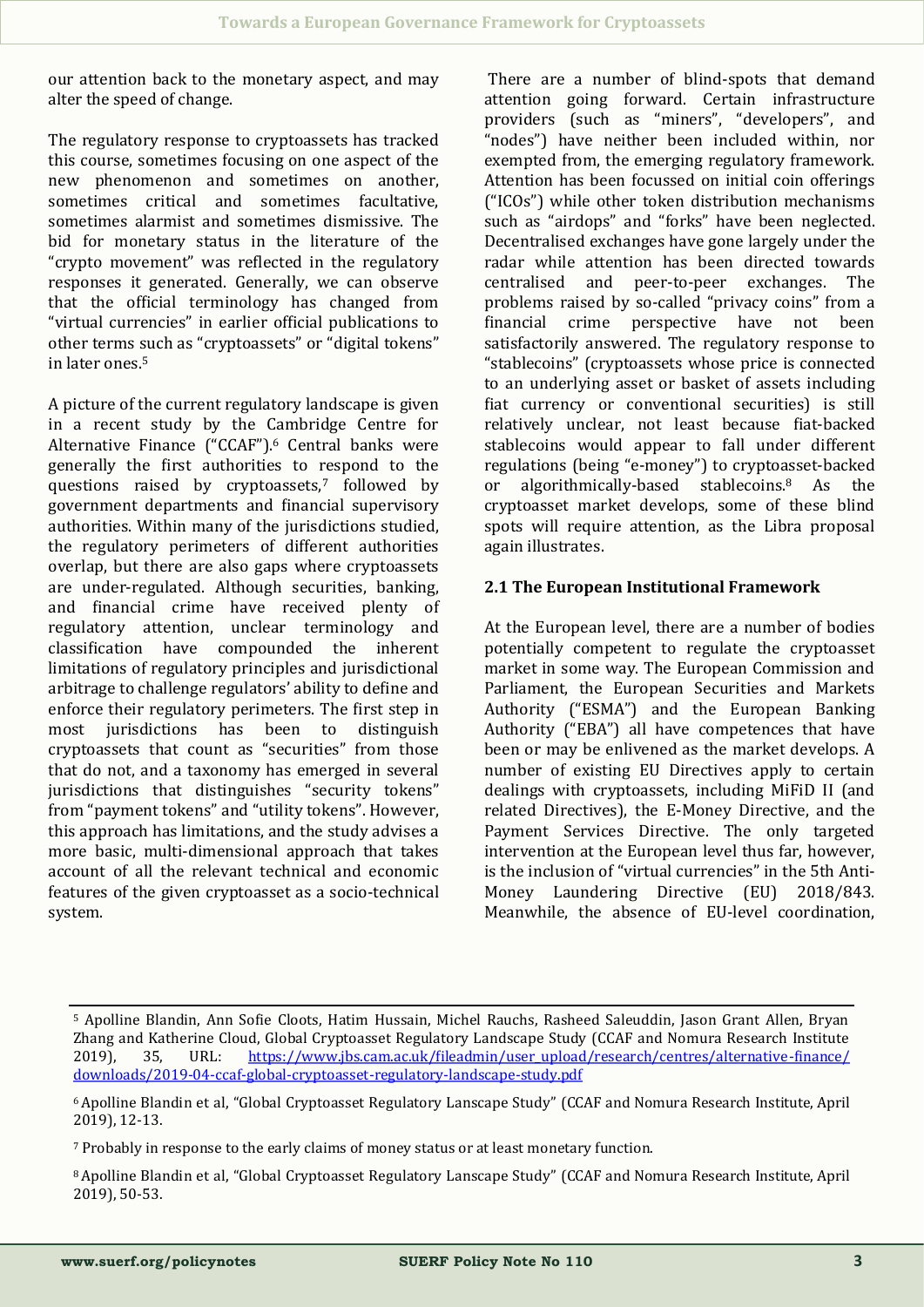national regulators and legislators are leading the way to respond to the sub-systemic risks that they perceive. Recent developments in France are conspicuous in this respect. France is the first major European jurisdiction to have introduced a bespoke regulatory framework for cryptocurrencies at the national level, and the French government has been cited as encouraging its model as the best available practice for other European jurisdictions.<sup>9</sup>

European institutions have, however, been watching the space. Two recent reports are indicative:

- The European Banking Authority ("EBA") released the findings of a year-long study in January 2019. It concluded that the relatively low level of crypto-asset activity currently observed in the EU does not give rise to implications for financial stability, but that (i) cryptoasset activities tend to fall outside EU banking, payments, and e-money law, that (ii) risks exist for consumers which are not addressed at the EU level, and that (iii) divergent approaches were emerging across the Member States.<sup>10</sup> In particular, the EBA observed that the latter might (iv) jeopardise the existence of a "level playing field" within the Single Market. It therefore recommended that a cost/benefit analysis be carried out by the European Commission to determine whether EU-level action is appropriate.
- The European Central Bank ("ECB") published the conclusions of its Crypto-Assets Task Force in May 2019.<sup>11</sup> The Task Force examined three main questions: (i) the definition of "cryptoassets", (ii) the interaction of the cryptoasset market with the mainstream financial markets and economy, and (iii) the impact of cryptoassets on monetary policy, payments and markets infrastructures, and monetary stability. It found that the risks posed

by cryptoassets are manageable on the basis of existing regulatory and oversight frameworks, but that this assessment is subject to change.

In short, cryptoassets are seen as posing problems at the level of financial crime and consumer protection, but not yet any *systemic risks* at the European level. This is primarily due to the relatively small size, thus far, of the cryptoasset market. However, the latter is recognised as being liable to change if the growth of the sector continues, and as more conventional economic actors (including financial institutions) become entangled with cryptoassets. In our view, one should take seriously the possibility that cryptoasset activity will continue to rise and to enter the mainstream. Perhaps the Libra announcement has brought this point home, with implications for central banking and monetary control. Systemic risks are seldom foreseen as what they are; systemic shockwaves have arisen in the past from sources that conventional wisdom regarded as too small or too isolated. Indeed, any risk can turn systemic in the event of contagion. It seems that much of the response from central bankers, including the ECB, so far has been part of a policy of warning consumers against exposing themselves in the cryptoasset market and countering the "hype" by downplaying their (actual or potential) systemic importance. But, in our opinion, no time should be lost in conceptualising a coherent European approach to the law and regulation of cryptoassets.

#### **2.2 A Word on Brexit**

Obviously, Brexit will change the financial services landscape in Europe. It suffices to make three observations in relation to cryptoassets. First, even the hardest Brexit would not render the UK's position as a financial marketplace nugatory. Secondly, the risk of "offshoring" cryptoasset activity does entail some risk of regulatory arbitrage and "race to the bottom" style competition. One might be forgiven for associating such risks with proposals for a

<sup>9</sup> See "France to ask EU partners to adopt its cryptocurrency regulation" (Reuters, 15 April 2019), URL: [https://](https://www.reuters.com/article/us-france-cryptocurrencies/france-to-ask-eu-partners-to-adopt-its-cryptocurrency-regulation-idUSKCN1RR1Y0) [www.reuters.com/article/us](https://www.reuters.com/article/us-france-cryptocurrencies/france-to-ask-eu-partners-to-adopt-its-cryptocurrency-regulation-idUSKCN1RR1Y0)-france-cryptocurrencies/france-to-ask-eu-partners-to-adopt-its-cryptocurrencyregulation-[idUSKCN1RR1Y0.](https://www.reuters.com/article/us-france-cryptocurrencies/france-to-ask-eu-partners-to-adopt-its-cryptocurrency-regulation-idUSKCN1RR1Y0)

<sup>&</sup>lt;sup>10</sup> EBA, "Report with advice for the European Commission on cryptoassets" (9 January 2019), URL: [https://](https://eba.europa.eu/documents/10180/2545547/EBA+Report+on+crypto+assets.pdf) [eba.europa.eu/documents/10180/2545547/EBA+Report+on+crypto+assets.pdf.](https://eba.europa.eu/documents/10180/2545547/EBA+Report+on+crypto+assets.pdf)

<sup>11</sup> ECB Crypto-Assets Task Force, "Crypto-Assets: Implications for financial stability, monetary policy, and payments and markets infrastructures" (Occasional Paper No. 223/May 2019), URL: [https://www.ecb.europa.eu/pub/pdf/](https://www.ecb.europa.eu/pub/pdf/scpops/ecb.op223~3ce14e986c.en.pdf?a31360223fb32f0e50a82ce649a8b7fc) [scpops/ecb.op223~3ce14e986c.en.pdf?a31360223fb32f0e50a82ce649a8b7fc.](https://www.ecb.europa.eu/pub/pdf/scpops/ecb.op223~3ce14e986c.en.pdf?a31360223fb32f0e50a82ce649a8b7fc)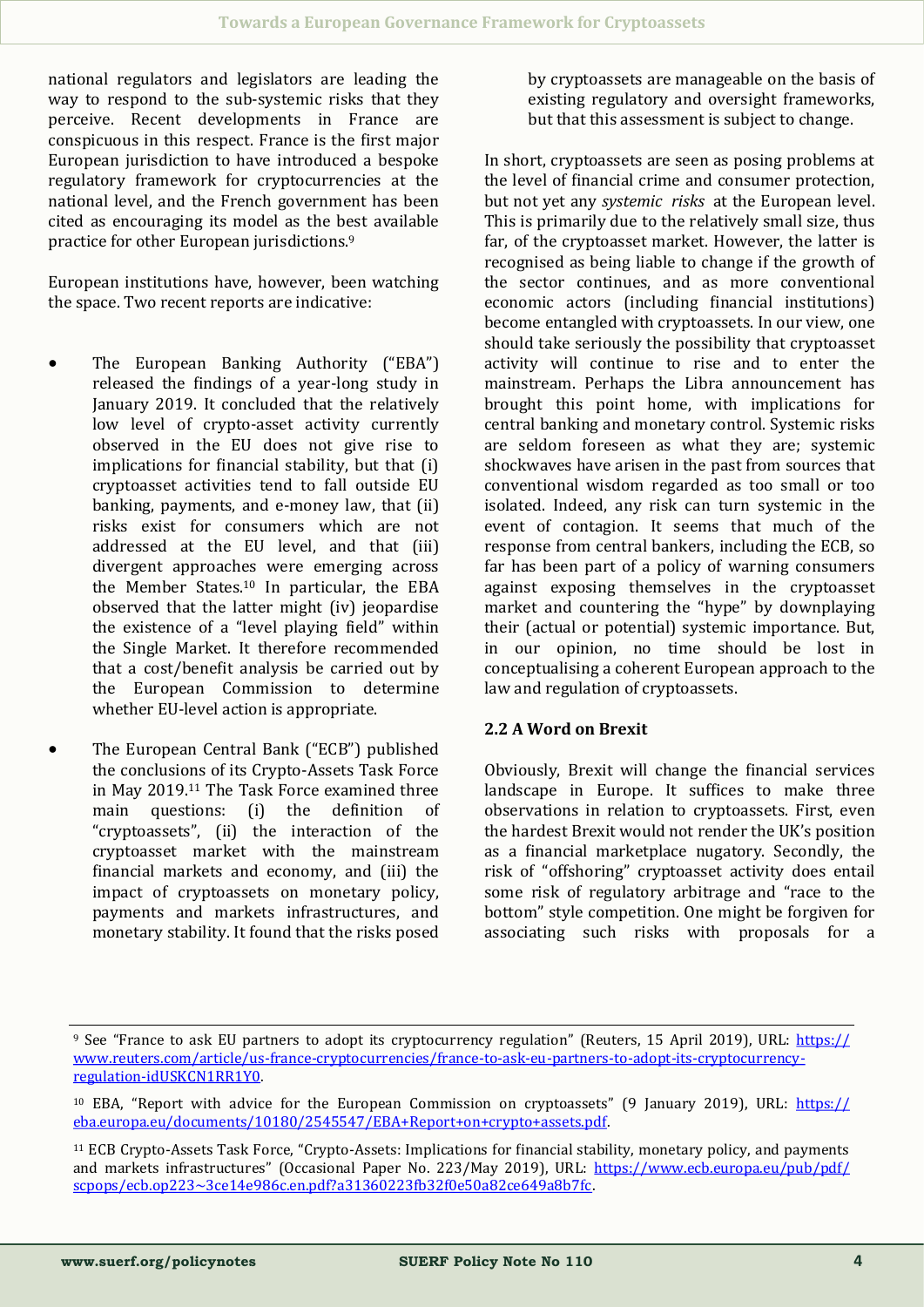"Singapore-on-Thames".<sup>12</sup> Thirdly, coordination within the EU 27 will be even more important post-Brexit. We hope that, whatever shape the UK-EU agreement takes, it will maintain a close and cooperative relationship between the UK and the Single Market. The challenge is to find common standards that allow jurisdictions to play to their comparative advantage without condoning consumer protection or systemic risk in other jurisdictions. This is inherently difficult given the apparently borderless nature of cryptoasset activities.

## **3. Challenges at Four Levels**

The challenges facing this project can be analysed at different "levels". Recently, Sir Geoffrey Vos<sup>13</sup> drew a distinction between "regulatory" and "legal" questions in the treatment of cryptoassets. Before one starts to regulate economic activity, he said, one needs to understand precisely the activity that is being regulated.<sup>14</sup> There is a meaningful difference between asking whether the issuer of a cryptoasset must issue a prospectus, and asking how cryptoassets qualify as objects of property rights, for example.

The dividing line is not always clear. For example, the denial of monetary status to (any currently existing) cryptoassets by the ECB determines the ECB's regulatory perimeter – if bitcoins (for example) are not "money", Bitcoin does not threaten the ECB's monopoly of note issue. The proposal of an "Estcoin", on the other hand, was assumed to be "money" (because issued by a National Central Bank ("NCB")), which is reserved to the ECB under the Treaty on the Functioning of the European Union ("TFEU"). Such "regulatory" decisions beg answers to one of the most complex and conceptual questions of all – the nature

of money itself. For this reason, it is advisable to proceed in an iterative, reflective manner from more specific, concrete to more abstract, conceptual questions.

To date, more attention has been directed towards the "regulatory" questions than the purely "legal" ones. As noted earlier, the majority of regulators have tended to retrofit existing regulations to fit cryptoassets. There is an ounce of common sense in this; good laws and regulations aspire to "technology neutrality", are stated in terms of principles and outcomes, and can be applied analogically by wellinformed and pro-active regulators. But the downside to *assuming* that the existing framework is adequate is that some important questions can get swept aside in the effort to categorise a new species of financial asset within the existing regulatory framework.<sup>15</sup>

#### **3.1 The "Definition Problem"**

The first task is to define our subject matter. Preferences seem to be converging globally on "cryptoassets", but there is no accepted meaning of that term. There is a broad, intermediate, and narrow view, depending on (i) the openness of the DLT system and (ii) the function played by the crypto "tokens" in that system. The CCAF study noted good reasons for taking the narrow view,<sup>16</sup> but the weight of opinion seems to favour the broad view, which includes *any digital representation of value that utilises some kind of DLT*. We would advocate the adoption of a broad view in Europe. With such a broad definition, however, it is necessary to distinguish between different cryptoassets carefully, because they present very different opportunities and challenges. Generally, the technical features and (intended) economic function of any given

<sup>12</sup> See e.g. Owen Paterson, "Don't listen to the terrified Europeans. The Singapore model is our Brexit opportunity" (Telegraph, 21 November 2017), URL: [https://www.telegraph.co.uk/news/2017/11/20/dont](https://www.telegraph.co.uk/news/2017/11/20/dont-listen-terrified-europeans-singapore-model-brexit-opportunity/)-listenterrified-europeans-singapore-model-brexit-[opportunity/.](https://www.telegraph.co.uk/news/2017/11/20/dont-listen-terrified-europeans-singapore-model-brexit-opportunity/) 

<sup>13</sup> Chancellor of the High Court of England and Wales and Chair of the UK's LawTech Delivery Panel UK Jurisdiction Taskforce, which is currently conducting a public consultation on the legal nature of cryptoassets.

<sup>14</sup> See Sir Geoffrey Vos, "End to End Smart Legal Contracts: Moving From Aspiration to Reality" (2019-2020) 26(1) Journal of Law, Information and Science EAP 1, URL: [http://www.jlisjournal.org/abstracts/vos.26.1.html.](http://www.jlisjournal.org/abstracts/vos.26.1.html) This distinction structures the UK LawTech Delivery Panel UK Jurisdiction Taskforce in its public consultation into cryptoassets, distributed ledger technology, and smart contracts in English law, URL: [https://](https://www.lawsociety.org.uk/news/stories/cryptoassets-dlt-and-smart-contracts-ukjt-consultation/) [www.lawsociety.org.uk/news/stories/cryptoassets](https://www.lawsociety.org.uk/news/stories/cryptoassets-dlt-and-smart-contracts-ukjt-consultation/)-dlt-and-smart-contracts-ukjt-consultation/.

<sup>15</sup> See B.A. Greenberg, "Rethinking Technology Neutrality" (2016) 100 *Minnesota Law Review* 1495.

<sup>16</sup> After all, the fundamentally new characteristic of a "natively-digital" cryptoasset is the incentive role it plays in a particular network.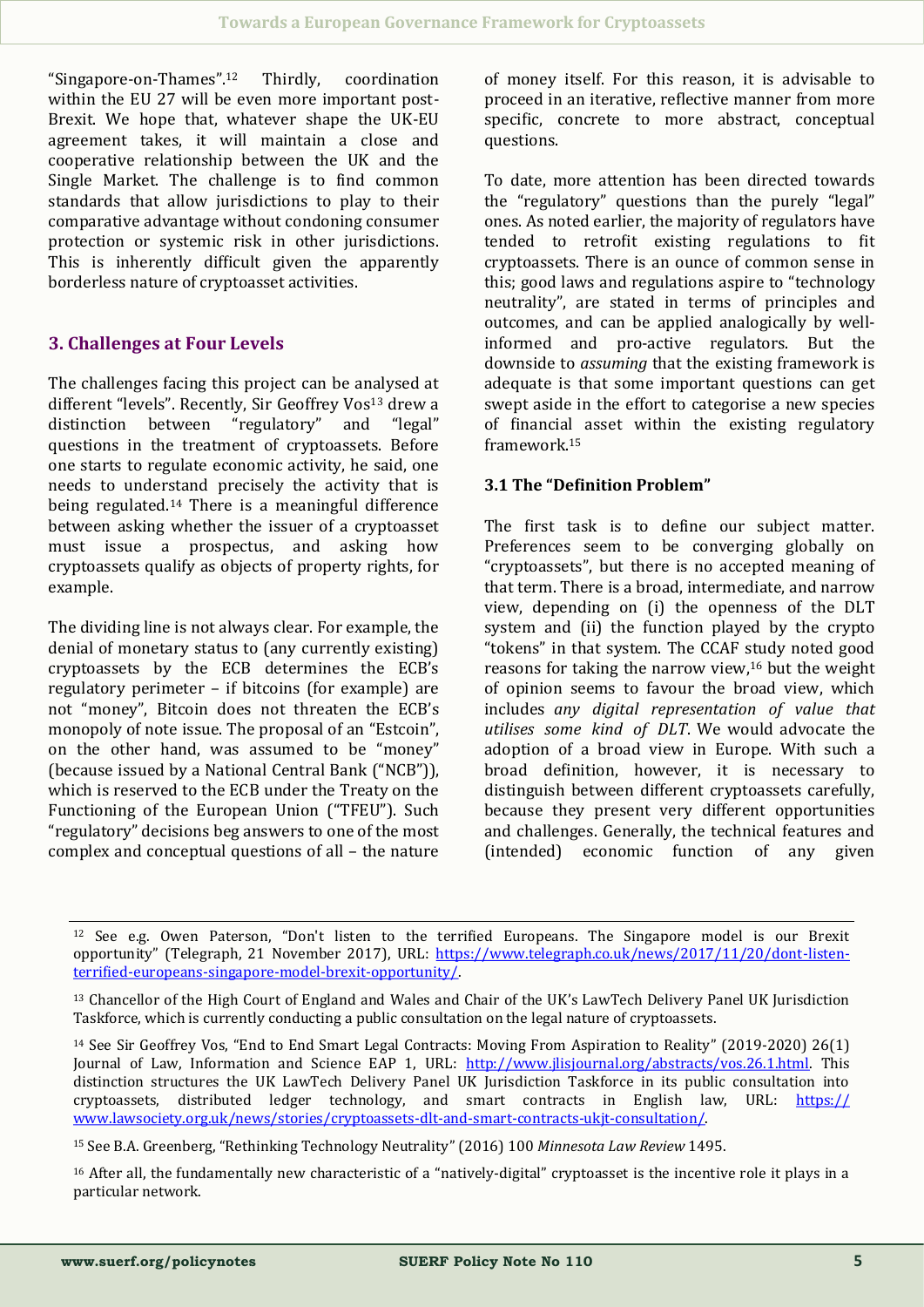application of DLT go hand-in-hand, and their interaction determines the legal characterisation of the system. For example, there are important differences between cryptoassets that represent offchain value (whether things or rights) and cryptoassets that do not. Appropriate terminology will have to be found to describe this axis of differentiation. And generally, "permissioned" ledgers pose different regulatory challenges to "permissionless" ledgers, because they implicate a known, central counterparty. Further, the cryptographic "token" that is the cryptoasset sometimes plays an essential role in the functioning of the DLT system, and sometimes does not.

The "payment tokens", "security tokens", and "utility tokens" taxonomy does not account well for "hybrid" tokens, which might fall outside the regulatory perimeter set by these definitions, or might be subject to various regulations (i.e. as "payment instruments" and "securities") in either a *cumulative* or a *hierarchical* manner. Further, these tri-partite taxonomies do not always do justice to the technical and economic differentiators of the cryptoasset in question, or the relevant legal landscape on top of which those regulations operate. The absence of consensus on definitions and classification can hamper the development of a robust regulatory framework and including regulatory harmonisation across jurisdictions, and encourage regulatory arbitrage.<sup>17</sup> Some recent analyses seem to be attempting to moving past the tri-partite classification. For example, the UK Financial Conduct Authority's most recent guidance has reframed the taxonomy of cryptoassets to comprise "regulated tokens" (including "security tokens" and "e-money tokens"), and "unregulated tokens" (which includes all "exchange tokens" that do not count as e-money and "utility tokens").<sup>18</sup> In our view, this effort is

welcome, but making the regulated status of a cryptoasset the basis of a *summa divisio* seems to put the cart before the horse – the second-order features in this approach remain much the same. In the European context, it is necessary to work from the ground up, taking account of the following features in particular: (i) the existence and nature of a counterparty; (ii) whether the cryptoasset represents off-chain value and, if so, what type of value; (iii) the technical function of the cryptoasset within the protocol; (iv) the rights attached to "holding" a cryptoasset; (v) the underlying infrastructure of the protocol (e.g. "permissioned" or "permissionless"); (vi) users' access to the DLT protocol; (vii) redress in the case that the protocol behaves in a manner that does not conform to parties' expectations.

#### **3.2 The "Property Problem"**

More recently, attention has turned to the categorisation of cryptoassets as objects of property rights.<sup>19</sup> A well-known example is provided by the Mt. Gox insolvency proceedings in Japan, where proprietary remedies were held to be unavailable because bitcoins could not be "owned".<sup>20</sup> Recently, the High Court of England and Wales has granted an asset protection order over bitcoins, assuming a *prima facie* property status.<sup>21</sup> The "property problem", we think, has the potential to create significant divergences in practice in the legal treatment of crypotassets across Europe, even assuming common definitions. The crux of the issue is that the very notion of (legally cognisable) "cryptoassets" assumes that changes to the state of a DLT ledger effect, or reflect, changes in the legal position of the parties to the transaction. While the basic premise of this assumption may be sound – the law should, after all, follow the practice of the market—work remains to be done to map exactly

<sup>17</sup> Apolline Blandin et al, "Global Cryptoasset Regulatory Lanscape Study" (CCAF and Nomura Research Institute, April 2019), 18, 54.

<sup>18</sup> FCA, *Policy Statement PS19/22: Guidance on Cryptoassets* (July 2019), 14, URL: [https://www.fca.org.uk/](https://www.fca.org.uk/publication/policy/ps19-22.pdf) [publication/policy/ps19](https://www.fca.org.uk/publication/policy/ps19-22.pdf)-22.pdf.

<sup>19</sup> See generally J.G. Allen, "Property in Digital Coins" (2019) 8(1) *European Property Law Journal* 64; see also Simon Gleeson, Peter Chapman, Caroline Dawson, Simon James, Caroline Meinertz, and Kate Scott, "The Treatment of Cryptotokens at English Law: Back to the Future" (Clifford Chance Briefing, July 2019).

<sup>20</sup> See [https://www.law.ox.ac.uk/research](https://www.law.ox.ac.uk/research-subject-groups/commercial-law-centre/blog/2019/02/english-translation-mt-gox-judgment-legal)-subject-groups/commercial-law-centre/blog/2019/02/english[translation](https://www.law.ox.ac.uk/research-subject-groups/commercial-law-centre/blog/2019/02/english-translation-mt-gox-judgment-legal)-mt-gox-judgment-legal.

<sup>21</sup> See https://www.cdr-[news.com/categories/litigation/10003](https://www.cdr-news.com/categories/litigation/10003-high-court-tackles-bitcoin-property-first)-high-court-tackles-bitcoin-property-first.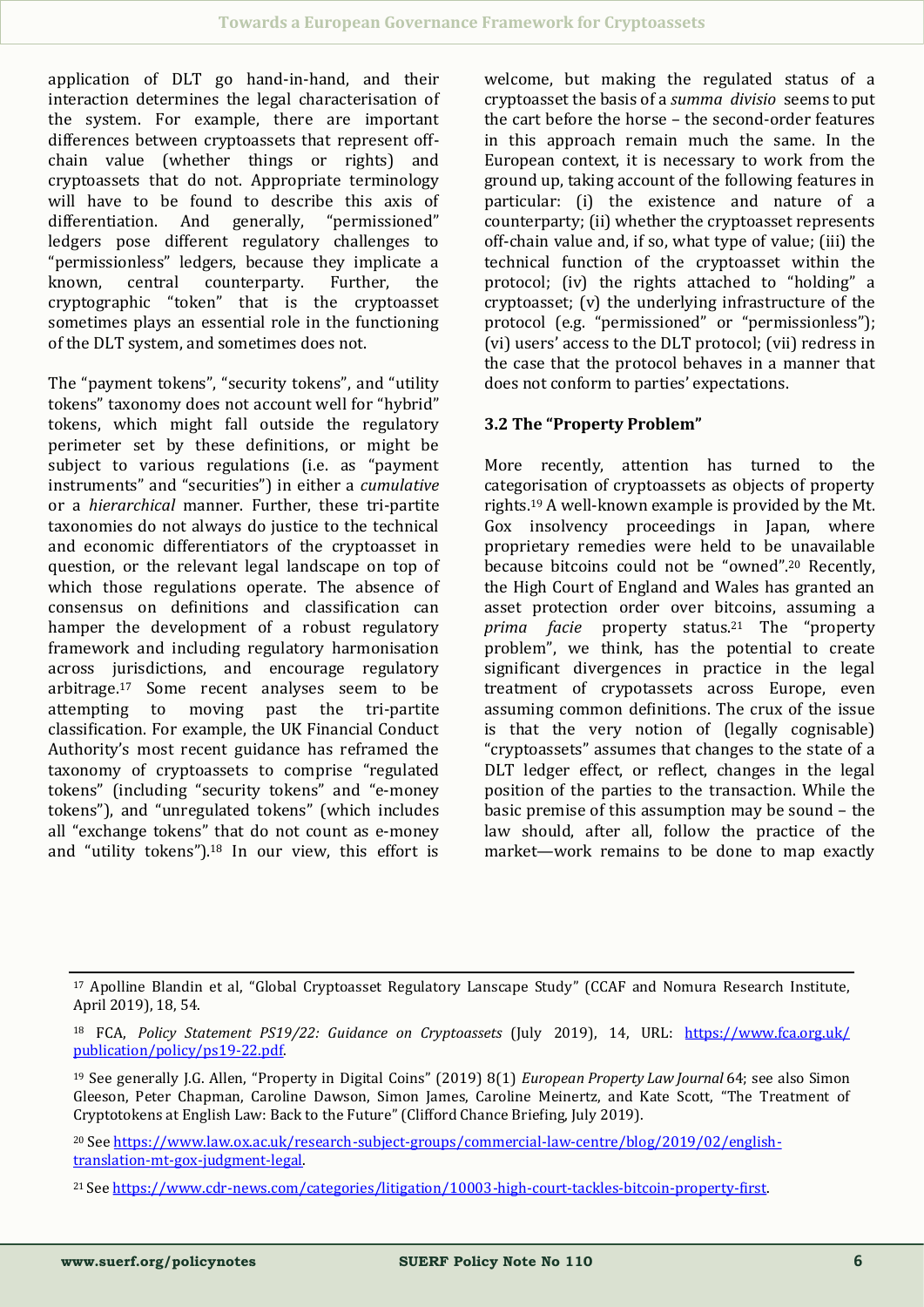how dealings with the blockchain translate to legal consequences in each jurisdiction.<sup>22</sup>

In our view, the "property problem" is readily solvable – but different solutions at the national *legal* level might undermine harmonisation at the regulatory level across Europe. For example, the same cryptoasset might count as something different in England, Germany, and France, with all sorts of implications in any given fact scenario. To use the example of insolvency law, the different characterisation of bitcoins in England and Germany might lead to divergence – and raise the difficult question of where a bitcoin is thought to be for the purposes of the *lex situs* analysis. For better or worse, reform can be *catalysed* at the European level, but much of the heavy lifting has to be done by Member States because the property problem arises from systemic features of national civil codes. A recent position paper by two German federal ministries is illustrative.<sup>23</sup> The discussion paper notes that a EUlevel harmonisation would take several years and that Member States should not wait to create competitive environments for Fintech innovation – not least because substantive securities law is not harmonised at the EU level anyway. On the other hand, it express the *desideratum* of avoiding a German "special path" that would have to be abandoned once action at the EU level is finally taken.

#### **3.3 The "Money Problem"**

In our analysis for the European Parliament Monetary Dialogue in July 2017, we observed that the threat of cryptoassets as a risky class of financial assets was perhaps more serious than the threat of

cryptocurrencies as "money" candidates.<sup>24</sup> In our advice, we observed that the "direct" challenge posed by virtual currencies (as the terms of reference called them) to central banks' monopoly of note issue and oversight over money creation was not yet credible, but that this would be liable to change if new cryptoasset-based payment systems emerged that were capable of competing with incumbent payment systems (cash, commercial bank deposits, and e-money).

Despite disagreement about the nature of money, few would disagree that the function of payment is a constitutive feature of money status.<sup>25</sup> Generally, therefore, non-bank payment services are challenging conventional concepts at a basic level; the Bank of England's announced intention to allow non-banks to open central bank accounts speaks to the changes that could occur in the "monetary" dimension of the cryptoasset space over the coming years.26 We do not here take a position in the debate about whether Libra constitutes a "stablecoin" that can challenge the existing *fiat* money system, but it is clear that the Libra proposal highlights the importance of the "money question", as something like Libra would pose a much more credible direct challenge as a candidate for money status than any currently existing cryptoasset.

#### **3.4 The "Borders Problem"**

The idea of borders is inherent in the notion of "regulatory perimeters", but it is unclear how the borders of territorial jurisdictions extend into "cyberspace".<sup>27</sup> The core of the problem is that a distributed ledger is exists in many places in self-

<sup>25</sup> See R.M. Lastra, J.G. Allen, and Michael Kumhof, "What is Money Today?", URL: [https://www.rebuildingmacroeconomics.ac.uk/post/what](https://www.rebuildingmacroeconomics.ac.uk/post/what-is-money-today-legal-and-economic-perspectives)-is-money-today-legal-and-economic-perspectives.

<sup>26</sup> See Simon Jack, "Carney gives Facebook currency cautious welcome" (BBC, 20 June 2019), URL: [https://www.bbc.com/news/business](https://www.bbc.com/news/business-48711950)-48711950.

<sup>22</sup> See David Fox, "Cryptocurrencies in the Common Law of Property" in David Fox and Sarah Green (eds.), *Cryptocurrencies in Public and Private Law* (Oxford University Press 2019), [6.49]. See also Daniel Carr, "Cryptocurrencies as Property in Civilian and Mixed Legal Systems" in the same volume.

<sup>&</sup>lt;sup>23</sup> BMF and BMI, "Eckpunkte für die regulatorische Behandlung von elektronischen Wertpapieren und Krypto-Token: Digitale Innovationen ermöglichen, Anlegerschutz gewährleisten" (7 May 2019).

<sup>&</sup>lt;sup>24</sup> See Rosa María Lastra and Jason Grant Allen, "Virtual Currencies in the Eurosystem: Challenges Ahead" (Prepared for the ECON Monetary Dialogue, July 2018), 12.

<sup>27</sup> See J.G. Allen and R.M. Lastra, "Border Problems: Mapping the Third Border" (2020) Modern Law Review (forthcoming) .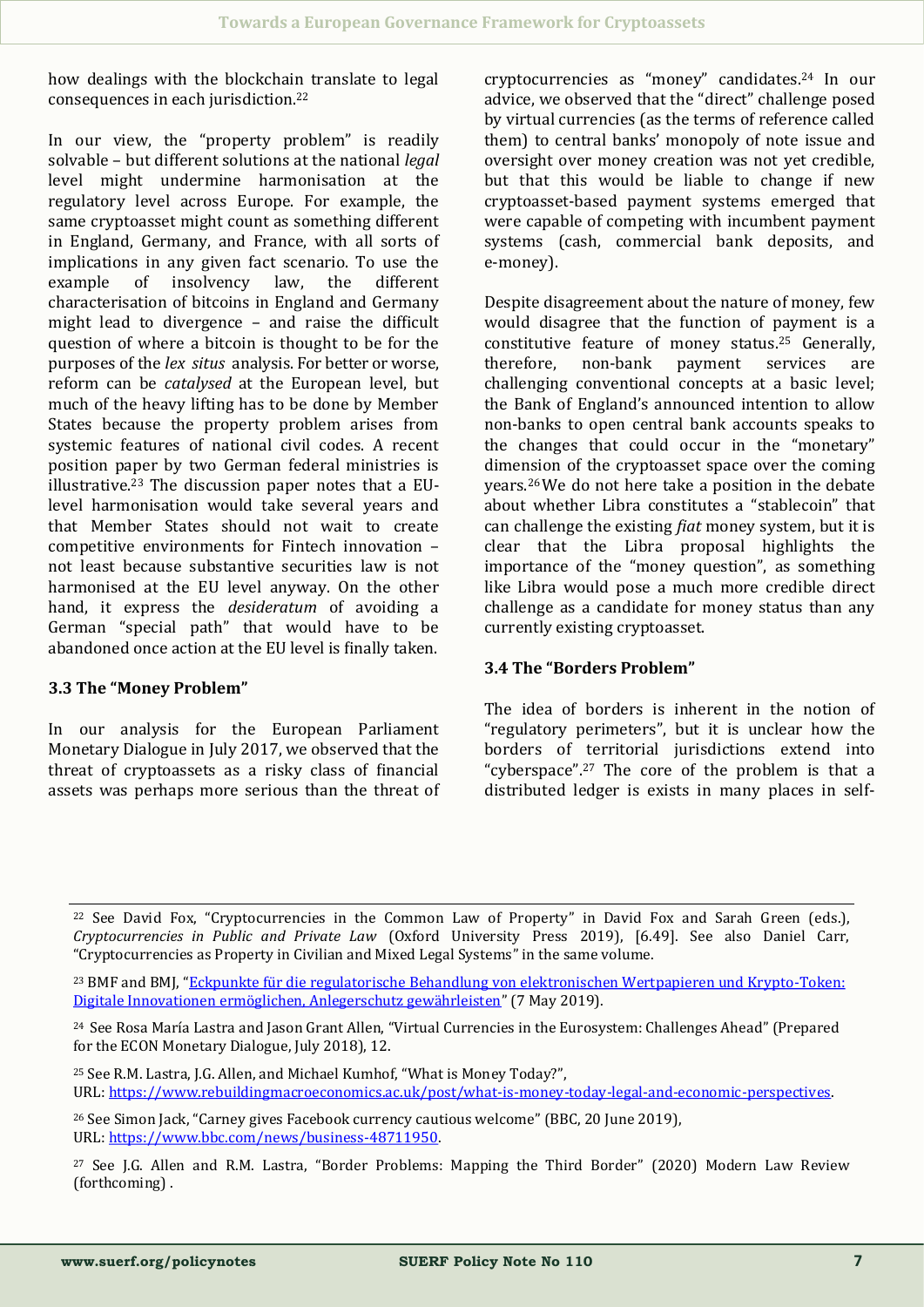identical form at once; it cannot be straightforwardly pinned to any one geographical location. This is not actually entirely novel, as debts and bank accounts have presented similar problems for some time already.<sup>28</sup> But DLT and cryptoassets bring the issues to a head in challenging new context.

The "borders problem" reveals the importance of the competing visions for the future of the Internet. Keiron O'Hara and Wendy Hall identify "Four Internets" – the Silicon Valley "open Internet", the Chinese "authoritarian Internet", the Washington DC "commercial Internet", and the Brussels "bourgeois Internet". Europe's political attitudes, they explain, are directed towards the project of peace, prosperity, and cohesion, and the EU has taken it upon itself to defend a "civilised bourgeois public space against incivility" of various kinds. Although there are concerns that it will be "harder to innovate" in Brussels' Internet, "thanks to a preference for incumbents and distaste for disruptive newcomers", the EU as a market is too large to ignore, and this allows Europe to take a standard-setting role.<sup>29</sup>

With caveats,<sup>30</sup> we would endorse such a vision for the Internet, and by extension for Internet-based financial services. A balance must be struck between openness to new innovations, on the one hand, and a concern for "virtuous behaviour, civility and prudence" in cyberspace – grounded in the normative foundations of the European project. Our view is also aligned with the theory of multi-level governance.<sup>31</sup> As a unique experiment in supra-state governance, we think that the EU can play an important role. But as Carlo Monticelli has recently argued, global economic governance has undergone a radical transformation with the emergence of a new and unsettled international financial order. Power has shifted from advanced to emerging economies, with consequences for international financial institutions. Europe "punched well below its weight" in the transformation of the global financial order that emerged following the 2008 Global Financial Crisis.<sup>32</sup> We think it is particularly important for the Member States of the EU to maintain a consistent, common approach to "borders" in the coming years.

#### **4. Conclusion and Outlook**

Libra has the potential to alter the global payments system. The proposal has generally been met with consternation on the part of central banks, policy makers, experts, civil society – and indeed by many within the cryptoasset movement itself, who see the involvement of such large incumbents as inimical to the "technolibertarian" ethos of the cryptocurrency movement. It is perhaps evidence of the increasing centralisation and "mainstreaming" of the cryptoasset industry, and may represent the tipping point at which central banks and other public authorities have to stop watching and start acting. The Libra proposal illustrates all four of our challenges: (i) it presents definitional questions as a "stablecoin" and possibly e-money;<sup>33</sup> (ii) national jurisdictions will need to determine how, if at all, dealings with a Libra token effect changes in property rights to the underlying financial assets; (iii) Libra has stronger "money candidacy" than existing cryptoassets; and (iv) Libra is an unprecedented challenge to the existing international legal framework of the monetary system.

<sup>28</sup> J.H. Sommer, 'Where is a Bank Account?' (1998) 57(1) *Maryland Law Review* 1; P.G. Rogerson, 'The Situs of Debts in the Conflict of Laws: Illogical, Unnecessary and Misleading' (1990) 49 *Cambridge Law Journal* 441.

<sup>29</sup> Kieron O'Hara and Wendy Hall, "Four Internets: The Geopolitics of Digital Governance" (CIGI Paper No. 206, December 7, 2018), URL: [https://www.cigionline.org/sites/default/files/documents/Paper%20no.206web.pdf.](https://www.cigionline.org/sites/default/files/documents/Paper%20no.206web.pdf)

 $30$  The caveat is that the value of an open Internet should not be discounted lightly, that it is possible for Internet regulation to compromise this value without actually delivering tangible dividends in terms of other values (such as privacy), and that illiberal state intervention is easily cloaked by references to values like "public morality".

<sup>31</sup> See Liesbet Hooghe and Gary Marks, Multi-Level Governance and European Integration (Rowman & Littlefield 2001).

<sup>32</sup> Carlo Monticelli, "Global economic governance at a crossroads" (SUERF Policy Note Issue No. 83, July 2019).

<sup>33</sup> See e.g. Tobias Adrian and Tommaso Mancini-Griffoli, "The Rise of Digital Money" (International Monetary Fund FinTech Notes, 15 July 2019), URL: [https://www.imf.org/en/Publications/fintech](https://www.imf.org/en/Publications/fintech-notes/Issues/2019/07/12/The-Rise-of-Digital-Money-47097)-notes/Issues/2019/07/12/The-Rise-of-Digital-Money-[47097.](https://www.imf.org/en/Publications/fintech-notes/Issues/2019/07/12/The-Rise-of-Digital-Money-47097)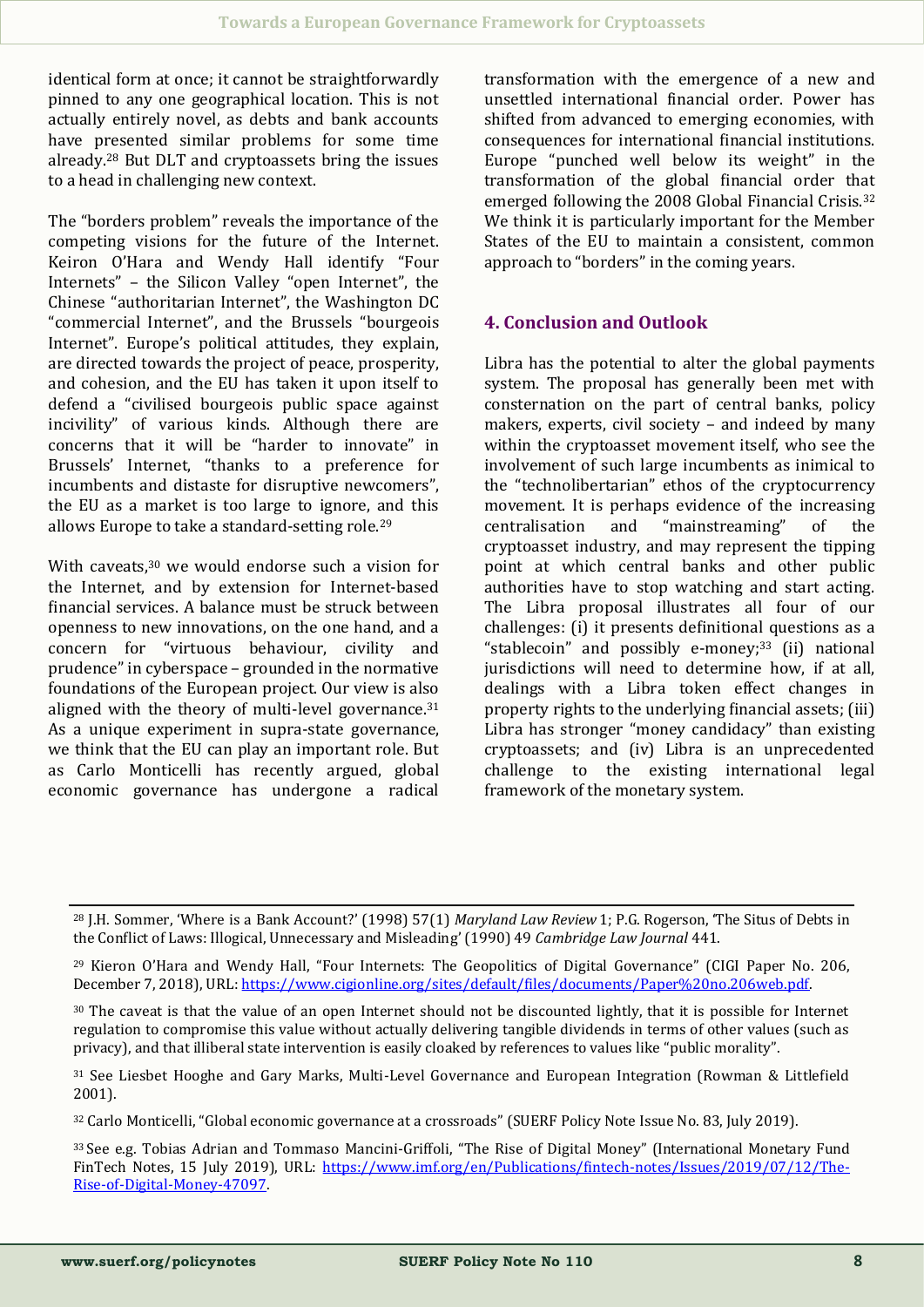In our view, the proposal requires a coordinated regulatory response commensurate to its own size and scale. If this response is not timely and decisive, central banks around the world – especially in smaller economies – may miss the window to act effectively at all. We think that the Eurosystem stands at a pivotal point. The ECB bears responsibility in virtue of the size of the Euro monetary area. It is important that the ECB makes a bold decision on the posture it is going to adopt towards Libra, and the place that it thinks Libra (and similar initiatives) should have in the international financial and monetary system. To the extent that there is credible demand for something like Libra, we think that the notion of central bank digital currency ("CBDC") should be tabled for serious discussion.<sup>34</sup>

It is no accident that Bitcoin was launched in the aftermath of the Global Financial Crisis. We think it is also no accident that the best candidate for "crypto

money" has very little to do with the Bitcoin proposal. We are at the start of what may well be seen, in retrospect, as a period of innovation not seen since the late 18th century development of financial instruments. Although the emerging cryptoassetbased economy is still relatively small, it has arisen *ex nihilo* in the space of a few years and we think that certain elements of it, at least, will prove to be enduring features of the 21st century financial economy. While it is prudent for regulators and lawmakers to watch the "Cambrian explosion" and wait to see what forms survive, they should not only be vigilant to the risk of contagion but also think a step ahead in terms of what more fundamental impacts these new data structures might have on the legal systems that govern them, what needs these innovations identify in the existing landscape of payment services (for example), and how (if at all) the underlying technologies might be put to use by public institutions themselves.

#### **About the authors**

Dr **Jason Grant Allen** is a Senior Fellow at the Weizenbaum Institute for the Networked Society in Berlin. He also holds affiliations at the Humboldt University of Berlin, UNSW, QMUL CCLS, the University of Tasmania, and the Cambridge Centre for Alternative Finance.

Professor **Rosa María Lastra** holds the Sir John Lubbock Chair in Banking Law, Centre for Commercial Law Studies, Queen Mary University London. She is a recognised expert in international financial and monetary law and is the author of numerous leading works in the field.

<sup>34</sup> A good deal of analysis has been conducted by central banks around the world on CBDC (See e.g. John Barrdear and Michael Kumhof, "The macroeconomics of central bank issued digital currencies" (Bank of England Working Paper No. 605, 18 July 2016), URL: [https://www.bankofengland.co.uk/working](https://www.bankofengland.co.uk/working-paper/2016/the-macroeconomics-of-central-bank-issued-digital-currencies)-paper/2016/the-macroeconomics-ofcentral-bank-issued-digital-[currencies\),](https://www.bankofengland.co.uk/working-paper/2016/the-macroeconomics-of-central-bank-issued-digital-currencies) but to date this has remained academic in the Eurozone context.